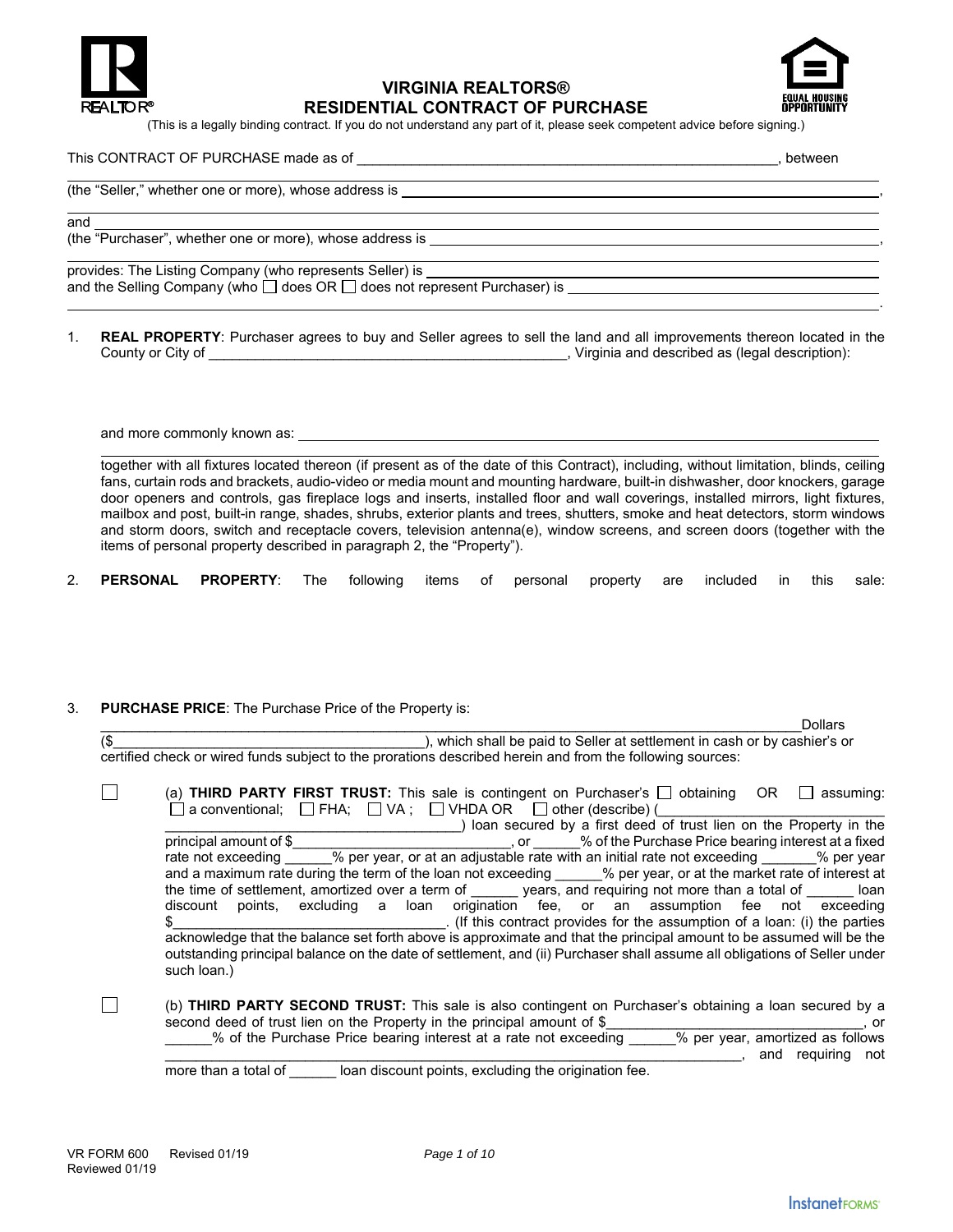(c) **SELLER FINANCING:** Seller agrees that \$\_\_\_\_\_\_\_\_\_\_\_\_\_\_\_\_\_\_\_\_\_\_\_\_\_\_\_\_\_\_\_\_\_\_ or \_\_\_\_% of the Purchase Price shall be evidenced by a note made by Purchaser payable to Seller bearing interest at a rate of % per year amortized as follows

The note shall be secured by a deferred purchase money  $\Box$  first,  $\Box$  second, OR  $\Box$  (specify priority) deed of trust lien on the Property. The deed of trust and note shall provide, among other things, that: (i) the note shall be due and payable in full if the Property, or any interest therein, is transferred, sold, or conveyed; (ii) Purchaser shall have the right to prepay the note at any time in whole or in part  $\Box$  with a premium penalty of  $%$  of the amount prepaid, or  $\square$  without premium or penalty; (iii) a lot release schedule shall be provided, if applicable; (iv) a late payment charge not exceeding five percent of the payment may be assessed by Seller for any payment more that seven (7) calendar days late; (v) the note and deed of trust shall otherwise be in form satisfactory to the seller; the seller; the seller of the seller of the seller of the seller of the seller of the seller of terms:

. Such financing shall be contingent upon review and approval of Seller of a current credit report on each Purchaser and a current personal financial state of each Purchaser, which documents must be provided to Seller within business days following execution of this Contract by both parties. The deed of trust shall be recorded at Purchaser's expense at settlement. Purchaser may not assign this Contract in whole or in part, without the prior written consent of Seller, which Seller shall be under no obligation whatsoever to give.

(d) **BALANCE OF PURCHASE PRICE:** Purchaser will provide the balance of the Purchase Price from Purchaser's funds in cash or by cashier's or certified check or wired funds at settlement.

(e) **OTHER FINANCING TERMS:** 

.

 $\Box$ 

 $\Box$ 

4. **DEPOSIT:** Purchaser shall make a deposit of \$\_\_\_\_\_\_\_\_\_\_\_ to be held by \_\_\_\_\_\_\_\_\_\_\_\_\_\_\_\_\_\_\_\_\_\_\_\_\_\_\_\_\_\_\_ (the "Escrow Agent") in the form of:  $\Box$  check  $\Box$  cash  $\Box$  other has paid the Deposit to the Escrow Agent OR  $\Box$  will pay the Deposit to the Escrow Agent within \_\_\_\_\_ days (the "Extended Deposit Date") after the date this Contract is fully executed by the parties. If Purchaser fails to pay the Deposit as set forth herein, then Purchaser shall be in breach of this Contract. At Seller's option and in lieu of all other remedies set forth in this Contract, Seller may terminate this Contract by written notice to Purchaser and neither party shall have any further obligation hereunder.

If the Escrow Agent is a Virginia Real Estate Board ("VREB") licensee, the parties direct the Escrow Agent to place the Deposit in an escrow account by the end of the fifth business banking day following the latter of: (i) the date this Contract is fully executed by the parties, or (ii) receipt during the Extended Deposit period. If the Escrow Agent is not a VREB licensee, the parties direct the Escrow Agent to place the Deposit in an escrow account in conformance with applicable Federal or Virginia law and regulations. The Deposit may be held in an interest bearing account and the parties waive any claim to interest resulting from such Deposit. The Deposit shall not be released by the Escrow Agent until (i) credited toward the purchase price at settlement; (ii) Seller and Purchaser agree in writing as to its disposition; (iii) a court of competent jurisdiction orders a disbursement of the funds; or (iv) disbursed in such manner as authorized by the terms of this Contract or by Virginia law or regulations. Seller and Purchaser agree that Escrow Agent shall have no liability to any party for disbursing the Deposit in accordance with this paragraph, except in the event of Escrow Agent's negligence or willful misconduct.

If the Property is foreclosed upon while this Contract is pending, the terms of Section 54.1-2108.1 of the Code of Virginia shall apply to the disbursement of the Deposit. Foreclosure shall be considered a termination of this Contract by Seller and, absent any default by Purchaser, the Deposit shall be disbursed to Purchaser.

## 5. **FINANCING:**

(a) This Contract and Purchaser's obligation hereunder are contingent upon Purchaser obtaining and delivering to Seller a written commitment or commitments, as the case may be (the "Commitment") for the third-party financing or loan assumption required in paragraph 3. Purchaser agrees to make written application for such financing or assumption (including the payment of any required application, credit, or appraisal fees) within five (5) business days of the date of acceptance of this Contract and to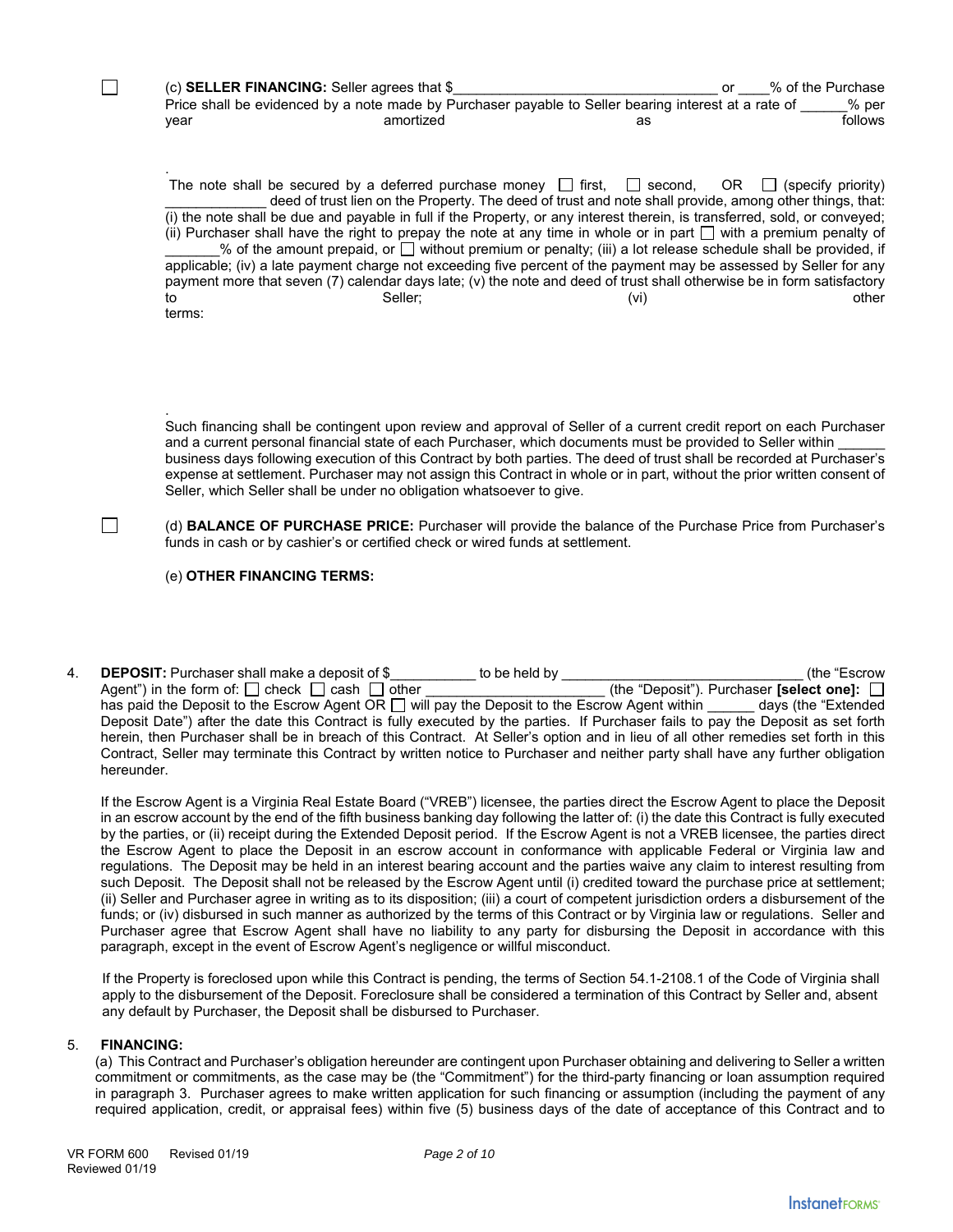diligently pursue obtaining the Commitment. Purchaser hereby grants permission for Purchaser's lender and Selling Company to furnish Seller and Listing Company information about the status of Purchaser's loan approval process, including specific items required by Purchaser's lender or actions Purchaser must perform to obtain loan approval. Purchaser agrees, upon written request by Seller, to provide written consent satisfactory to Purchaser's lender to permit Purchaser's lender to provide such information to Seller and Listing Company.

(b) If Purchaser does not obtain the Commitment and so notifies Seller or Listing Company in writing before 5:00 p.m. local time on \_\_\_\_\_\_\_\_\_\_\_\_\_\_\_\_\_\_\_\_\_\_\_\_\_\_\_\_\_\_, 20\_\_\_\_\_ (if no date is filled in, the date shall be the same date set forth in paragraph 9), then this Contract shall terminate upon giving such notice and the Deposit shall be refunded to Purchaser. If Purchaser does not obtain the Commitment and notice thereof is not received by the deadline, or such later deadline as the parties may agree upon in writing, then Purchaser's financing contingency set out in subparagraph 5(a) above shall nonetheless continue unless Seller gives Purchaser written notice of intent to terminate this Contract. If Seller gives Purchaser such notice, this Contract shall terminate as of 5:00 p.m. local time on the third day following Seller's delivery of such notice to Purchaser unless before that time Purchaser has delivered to Seller a Commitment in compliance with the provisions of subparagraph 5(a) above, or a removal of Purchaser's financing contingency and evidence of the availability of funds necessary to settle without such financing. As used in this paragraph 5, the term Commitment shall mean a written acknowledgment from the Purchaser's lender or lenders that (i) selling, settling on or leasing another property is not required for underwriting approval, unless Purchaser's obligations under this Contract are contingent on such sale, settlement or lease; (ii) Purchaser has made application for the financing and paid all fees associated therewith; and (iii) as of the date of the Commitment, Purchaser's credit, income and assets, and debt have been verified by lender's underwriter as adequate or as meeting underwriting requirements without further action by Purchaser as of that date. If Purchaser provides Seller evidence that it has obtained the Commitment and the lender issuing such Commitment notifies Purchaser, after the date set forth in this paragraph 5(b), that it will not provide the financing, Purchaser shall notify Seller in writing of such fact within three (3) days of Purchaser's receipt of such notice from the lender.

(c) If the balance of the Purchase Price in excess of the Deposit is to be paid in cash without third party or Seller financing, Purchaser shall give the Seller written verification from Purchaser's bank or other sources within fifteen (15) days after the date this Contract is fully ratified that Purchaser has or can have the balance of the Purchase Price in cash not later than the settlement date. If Purchaser fails to give such verification within such time, Seller may terminate this Contract by giving Purchaser written notice thereof within ten (10) days after the date by which verification was to be given.

(d) Purchaser represents to Seller that neither Purchaser's obligations under this Contract nor Purchaser's financing is dependent or contingent on the sale or settlement or lease of other real property, unless specified in a written contingency. Purchaser acknowledges that Seller is relying on this representation.

(e) The occurrence of any of the following shall constitute a default by Purchaser under this Contract, which Purchaser may cure only by providing evidence reasonably satisfactory to Seller, within three (3) days of written notice by Seller of such default, of Purchaser's ability to settle timely:

- (i) Purchaser fails to make timely application for any financing provided for hereunder, or to diligently pursue obtaining such financing;
- (ii) Purchaser fails to lock in the interest rate(s) provided for hereunder and the rate(s) increase so that Purchaser no longer qualifies for the financing;
- (iii) Purchaser fails to comply with the lender's reasonable requirements in a timely manner;
- (iv) Purchaser fails to notify the lender, Seller, or Listing Company promptly of any material adverse change in Purchaser's financial situation that affects Purchaser's ability to obtain the financing;
- (v) Purchaser does not have the down payment, closing costs or fees, or other funds required to settle as provided in this Contract;
- (vi) Purchaser does or fails to do any act following ratification of this Contract that prevents Purchaser from obtaining the financing; or
- (vii) Purchaser makes any deliberate misrepresentation, material omission, or other inaccurate submission or statement that results in Purchaser's inability to secure the financing.
- (f) Purchaser  $\Box$  does OR  $\Box$  does not intend to occupy the Property as a primary residence.

(g) Nothing in this Contract shall prohibit Purchaser from pursuing alternative financing from the financing specified in paragraph 3 unless it delays settlement or increases expense to Seller without Seller's written agreement. Purchaser's failure to obtain the alternative financing shall be at Purchaser's risk, and shall not relieve Purchaser of the consequences set forth in this paragraph 5 should Purchaser fail to pursue, as required in this paragraph 5, the financing set forth in paragraph 3.

# 6. **VA/FHA LOAN:**

(a) It is expressly agreed that notwithstanding any other provision of this Contract, the Purchaser shall not be obligated to complete the purchase of the Property or to incur any penalty by forfeiture of earnest money Deposits or otherwise unless the Purchaser has been given in accordance with HUD/FHA or VA requirements a written statement by the Federal Housing Commissioner, Department of Veterans Affairs, or a Direct Endorsement lender setting forth the appraised value of the Property (excluding closing costs) as not less than the Purchase Price. The Purchaser shall have the privilege and option of proceeding with consummation of this Contract without regard to the amount of the appraised valuation by giving Seller written notice thereof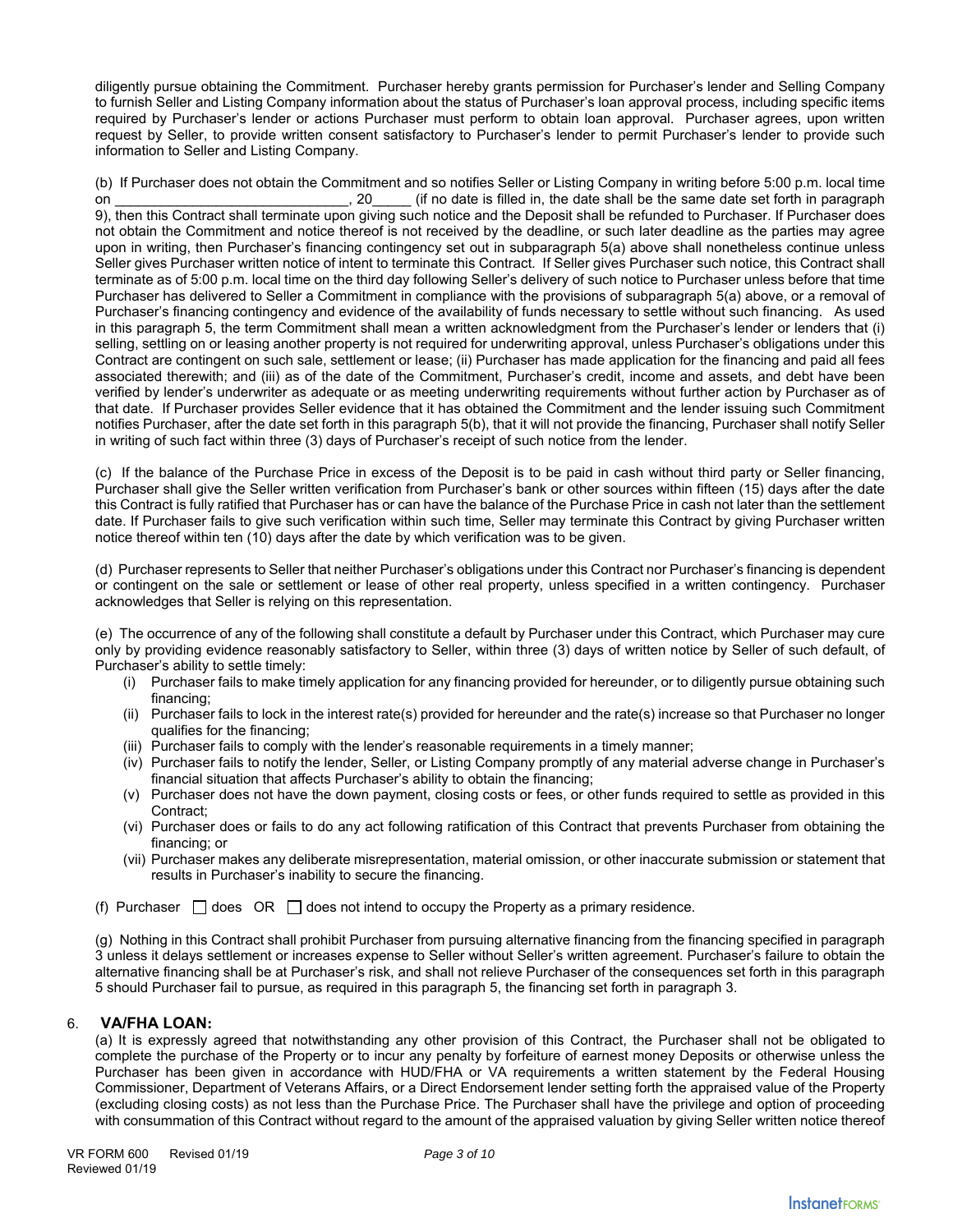within three (3) days after receipt of notification of the appraised value. THE APPRAISED VALUATION IS ARRIVED AT TO DETERMINE THE MAXIMUM MORTGAGE THE DEPARTMENT OF HOUSING AND URBAN DEVELOPMENT/DEPARTMENT OF VETERANS AFFAIRS WILL INSURE. HUD/DEPARTMENT OF VETERAN AFFAIRS DOES NOT WARRANT THE VALUE OR THE CONDITION OF THE PROPERTY. THE PURCHASER SHOULD SATISFY HIMSELF/HERSELF THAT THE PRICE AND CONDITION OF THE PROPERTY ARE ACCEPTABLE.

(b) If Purchaser is obtaining VA financing and elects to complete the purchase at a purchase price in excess of the appraised value as established by the Department of Veterans Affairs (the "Department"), Purchaser will disclose the source of such funds to the Department and pay the excess amount from such source. Such funds will not be borrowed funds unless approved by the Department.

(c) If Purchaser is obtaining FHA financing, the parties acknowledge that the loan amount may be approximate because financed acquisition costs cannot be determined until settlement.

- 7. **LOAN FEES:** Except as otherwise agreed upon in this Contract, Purchaser shall pay all points, loan origination fees, charges, and other costs imposed by a lender or otherwise incurred in connection with obtaining the loan or loans. The amount of any contributions Seller agrees to make under this Contract toward Purchaser's loan fees shall include miscellaneous and tax service fees charged by a lender for financing described in this Contract and which by regulation or law Purchaser is not permitted to pay.
- 8. **TITLE INSURANCE.** Purchaser may, at Purchaser's expense, purchase owner's title insurance. Depending on the particular circumstances of the transaction, such insurance could include affirmative coverage against possible mechanics' and materialmen's liens for labor and materials performed prior to Settlement and which, though not recorded at the time of recordation of Purchaser's deed, could be subsequently recorded and would adversely affect Purchaser's title to the Property. The coverage afforded by such title insurance would be governed by the terms and conditions thereof, and the premium for obtaining such title insurance coverage will be determined by its coverage. Purchaser may purchase title insurance at either "standard" or "enhanced" coverage and rates. For purposes of owner's policy premium rate disclosure by Purchaser's lender(s), if any, Purchaser and Seller require that enhanced rates be quoted by Purchaser's lender(s). Purchaser understands that nothing herein obligates Purchaser to obtain any owner's title insurance coverage at any time, including at Settlement, and that the availability of enhanced coverage is subject to underwriting criteria of the title insurer.

## 9. **SETTLEMENT; POSSESSION:** Settlement shall be made at

on or about **the interval of the Property shall be given at settlement, unless otherwise** agreed in writing by the parties. At settlement, Seller will deliver the deed described in paragraph 15, an affidavit acceptable to Purchaser and Purchaser's title insurance company as to parties in possession and mechanic's liens, applicable non-foreign status and state residency certificates and applicable IRS 1099 certificates.

### 10. **EXPENSES; PRORATIONS; ROLLBACK TAXES:**

(a) Each party shall bear its own expenses in connection with this Contract, except as specifically provided otherwise herein. Seller agrees to pay the expense of preparing the deed and the recordation tax applicable to grantors; all expenses incurred by Purchaser in connection with the purchase, including without limitation title examination, insurance premiums, survey costs, recording costs and the fees of Purchaser's attorney, shall be borne by Purchaser. All taxes, assessments, interest, rent escrow deposits, and other ownership fees, if any, shall be prorated as of the date of settlement. In addition to the Purchase Price, Purchaser agrees to pay Seller for all fuel, oil and/or propane remaining in the tank(s) (if applicable) at the prevailing market price as of the date of settlement.

| (b) | Rollback | taxes | shall | be | paid | as | follows: |
|-----|----------|-------|-------|----|------|----|----------|
|     |          |       |       |    |      |    |          |

- 11. **BROKERAGE FEE; SETTLEMENT STATEMENTS:** Seller and Purchaser authorize and direct the settlement agent to disburse to Listing Company and/or Selling Company from the settlement proceeds their respective portions of the brokerage fee payable as a result of this sale and closing under the Contract. Each of Listing Company and/or Selling Company shall deliver to the settlement agent, prior to settlement, a signed written statement setting forth the fee to which such company is entitled and stating how such fee and any additional sales incentives are to be disbursed. Seller and Purchaser authorize and direct the settlement agent to provide to each of Seller, Purchaser, Listing Company and Selling Company a copy of the closing disclosure for the transaction.
- 12. **BROKER INDEMNIFICATION:** Seller and Purchaser agree to hold harmless Listing Company, Selling Company, the officers, directors and employees, or any real estate broker or salesperson employed by or affiliated with the Listing Company or Selling Company for any delay, or expense caused by such delay, in settlement due to regulatory or legal requirements.
- 13. **RISK OF LOSS:** All risk of loss or damage to the Property by fire, windstorm, casualty, or other cause is assumed by Seller until settlement. In the event of substantial loss or damage to the Property before settlement, Purchaser shall have the option of

.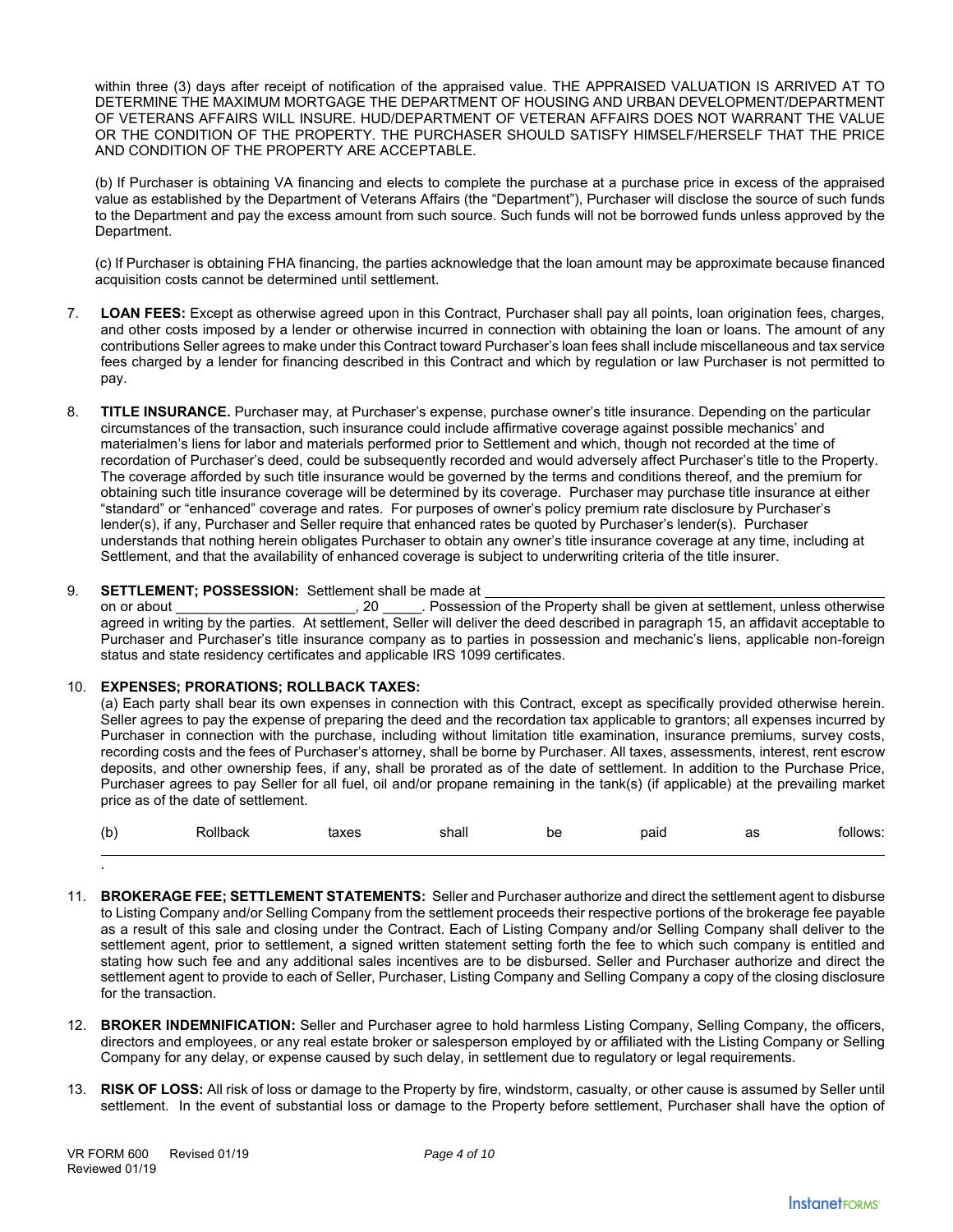either (i) terminating this Contract and recovering the Deposit, or (ii) affirming this Contract, in which event Seller shall assign to Purchaser all of Seller's rights under any policy or policies of insurance applicable to the Property.

14. **WOOD INFESTATION INSPECTION AND REPORT:** Prior to settlement, Seller shall provide Purchaser a report, dated not more than 30 days prior to date of settlement, from a wood infestation control company certified and licensed by the Commonwealth of Virginia and properly insured, concerning the presence of or damage from termites or other wood-destroying insects in the primary dwelling, in any other dwelling(s) on the Property as to which a certificate of occupancy has been issued and is in effect, and in the following additional structures

 (the "Applicable Structures"). If the inspection reveals active infestation in any of the Applicable Structures, Seller shall have such infestation treated by a company licensed by the Commonwealth of Virginia and properly insured. If the inspection reveals damage to any Applicable Structure, Seller shall have the damage repaired by a contractor licensed in the Commonwealth of Virginia; provided, however, that if the estimated aggregate cost of such treatment or repairs or both exceeds \$1,000, and Purchaser and Seller cannot agree on how the amount exceeding \$1,000, will be paid, Purchaser shall have the right either (i) to accept repairs or treatment not exceeding \$1,000, in which event Seller shall have such repairs or treatment performed at Seller's expense, (ii) to receive a credit at settlement in the amount of \$1,000, or (iii) to terminate this Contract and receive a refund of the Deposit.

15. **TITLE:** At settlement Seller shall convey the Property to Purchaser by general warranty deed containing English covenants of title (except that conveyance from a personal representative of an estate or from a trustee or institutional lender shall be by special warranty deed), free of all encumbrances, tenancies, and liens (for taxes and otherwise), but subject to such restrictive covenants and utility easements of record which do not materially and adversely affect the use of the Property for residential purposes or render the title unmarketable. If the Property does not abut a public road, title to the Property must include a recorded easement providing adequate access thereto. In the event this sale is subject to a financing contingency under paragraph 3(a) or 3(b), the access to a public road must be acceptable to each lender. If the examination reveals a title defect of a character that can be remedied by legal action or otherwise within a reasonable time, then Seller, at Seller's expense and subject to the Remediation Limit set forth in paragraph 18, shall promptly take such action as is necessary to cure such defect. If the defect is not cured within 60 days after Seller receives notice of the defect, then Purchaser shall have the right to (i) terminate this Contract, in which event the Deposit shall be returned to Purchaser, and Purchaser and Seller shall have no further obligations hereunder, or (ii) waive the defect and proceed to settlement with no adjustment to the Purchase Price. If Seller has agreed to cure such defect, the parties agree that the settlement date prescribed in paragraph 9 shall be extended as necessary to enable Seller to cure such title defect, but not for more than 60 days unless agreed by the parties.

#### 16. **EQUIPMENT CONDITION AND INSPECTION:**

(a) Purchaser agrees to accept the Property at settlement, and Seller agrees to deliver the Property to Purchaser at settlement, in its present physical condition, ordinary wear and tear excepted, but with such repairs and improvements as the parties otherwise agree.

(b) If Purchaser's obligations under this Contract are contingent on a professional home inspection of the Property, then Purchaser shall be entitled to receive the Property at settlement in such condition as determined by such inspection and any negotiation and agreements relating to it. Purchaser and Purchaser's agents, inspectors, and engineers shall have the right to conduct a preoccupancy or presettlement inspection to verify that the condition of the Property conforms to this Contract and that no material damage or changes necessitating repairs have occurred to the Property after the date of this Contract or after any prior inspection of the Property provided for herein. Purchaser shall not be entitled to require Seller to correct defects discovered at a preoccupancy or presettlement inspection but existing as of the time of a prior inspection of the Property if those defects were not reported to Seller in connection with such prior inspection and Seller has not agreed to remedy such defects.

(c) If Purchaser's obligations under this Contract are not contingent on a professional home inspection of the Property, then Seller warrants that all appliances, heating and cooling equipment, plumbing and electric systems will be in working condition at the time of settlement or of Purchaser's occupancy, whichever occurs first. Purchaser and Purchaser's agents, inspectors, and engineers shall have the right to conduct a preoccupancy or presettlement inspection to verify that the condition of the Property conforms to this Contract and that no material damage or changes necessitating repairs have occurred to the Property after the date of this Contract. Seller's obligations in this regard are limited by the Remediation Limit set forth in paragraph 18 of this Contract.

(d) Seller will provide Purchaser, Purchaser's professional inspectors and engineers, Selling Company, and representatives of Purchaser's lenders reasonable access to the Property to conduct inspections as appropriate and in compliance with this Contract. Seller will have all utilities in service at the time of all inspections to be conducted pursuant to this Contract, including those provided for in any separate provision or addendum dealing with inspections of the Property.

(e) Seller agrees to deliver the Property in broom-clean condition and to exercise reasonable and ordinary care in the maintenance and upkeep of the Property between the date this Contract is executed by Seller and the time of settlement or Purchaser's occupancy, whichever occurs first. If Seller fails to deliver the Property in the condition required by this paragraph 16, or if the presettlement or preoccupancy inspection reveals material damage or changes necessitating repairs occurring after any prior inspection of the Property, and Seller refuses to make the appropriate repairs, Purchaser shall have the right to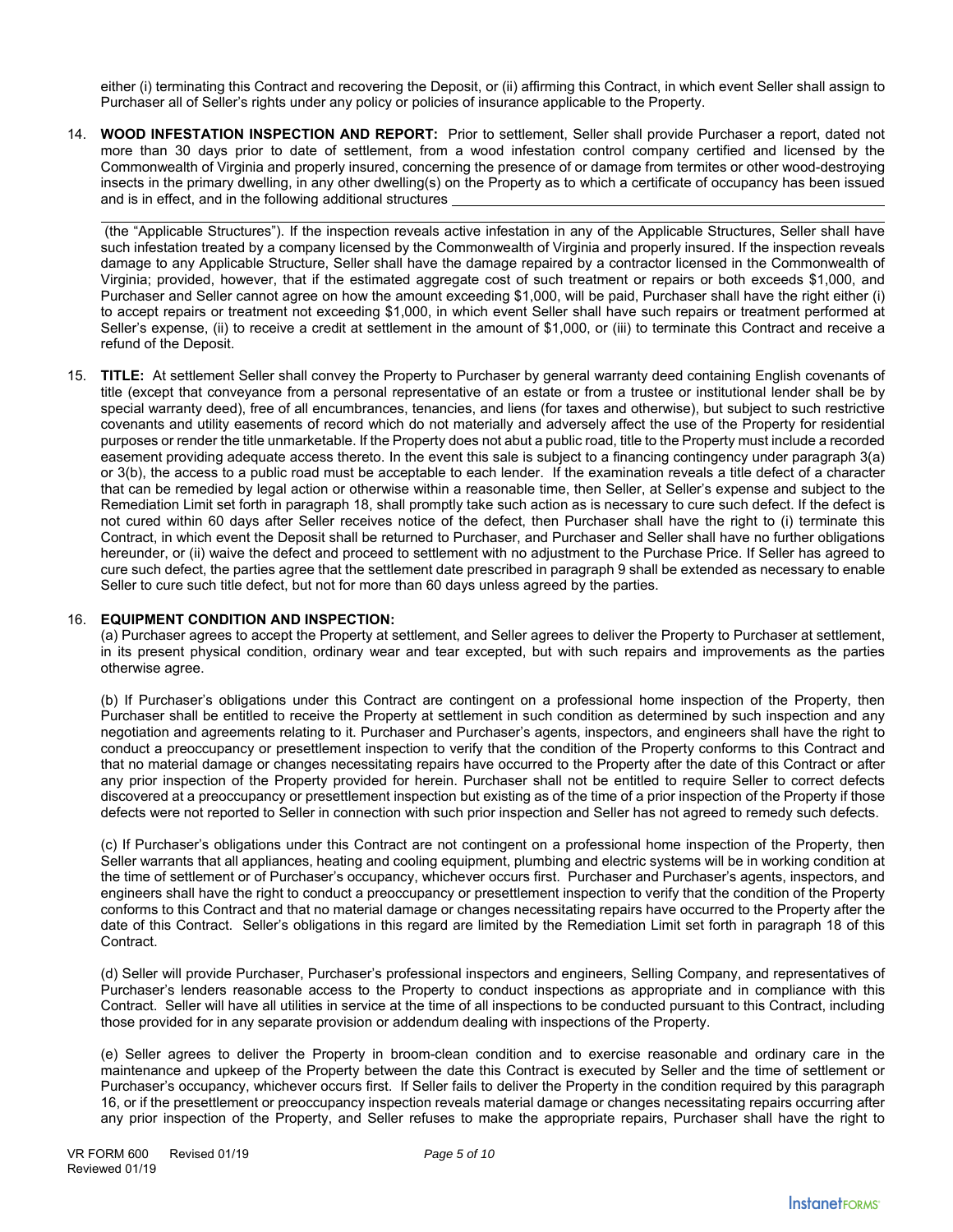terminate this Contract and receive a refund of the Deposit, or to waive the defects and proceed to settlement with no adjustment to the Purchase Price.

### 17. **WELL AND SEPTIC:**

(a) If the Property is served by an on-site well or other natural water source, Seller agrees to provide Purchaser with a certificate dated not more than 30 days prior to settlement from the appropriate governmental authority, or from an acceptable private company, indicating that the water is free from contamination by coliform bacteria. If this Contract is contingent on Purchaser's obtaining FHA or VA financing, the certificate shall also state that the water is free from levels of lead unacceptable to FHA or VA.

(b) If the Property is served by a sewage disposal system, Seller agrees to provide Purchaser with a certificate dated not more than 30 days prior to settlement from the appropriate governmental authority, or from an acceptable private company, indicating that there is no evidence of malfunction of or needed maintenance to the sewage disposal system.

(c) If contamination of the water or septic system malfunction or needed maintenance is found, then Seller, at Seller's expense and subject to the Remediation Limit set forth in paragraph 18, shall effect the appropriate remedies or repairs. If Seller fails to do so as soon as practicable, Purchaser shall have the right to (i) terminate this Contract, in which event the Deposit shall be returned to Purchaser, and Purchaser and Seller shall have no further obligations hereunder, or (ii) waive the defect and proceed to settlement with no adjustments to the Purchase Price.

- 18. **SELLER'S AND PURCHASER'S OPTION:** In the event that the total cost of fulfilling Seller's obligations set forth in paragraphs 15, 16 (c), and 17 above exceed \$\_\_\_\_\_\_\_\_\_\_\_\_\_\_\_\_\_\_\_\_\_\_\_\_\_\_\_\_ in the aggregate (the "Remediation Limit"), Seller shall have the option (i) to fulfill Seller's obligations fully at Seller's expense, or (ii) to pay or credit the Remediation Limit to Purchaser and refuse to pay any excess over that amount. If Seller elects option (ii), Purchaser shall have the right to either accept the Property in its present condition (in which case the Seller shall pay or credit the Remediation Limit to Purchaser at settlement), or to terminate this Contract and receive a refund of the Deposit. If no amount is entered in the space in this paragraph, the parties agree that the amount shall be \$1,000. The Remediation Limit is independent of any obligations agreed to by Seller in connection with an inspection of the Property pursuant to a separate addendum to this Contract, or provision other than contained in paragraphs 15, 16 (c) and 17, dealing with the right of Purchaser to conduct an inspection of the Property.
- 19. **HOME PURCHASER'S INSPECTION:** Purchaser may have a professional home inspection performed at Purchaser's expense by one or more qualified/licensed inspectors. Purchaser (Please check and initial): $\Box$  WAIVES (purchaser's initial): OR **DESIRES (purchaser's initial): \_\_\_\_\_\_\_** a professional home inspection. If Purchaser desires an inspection contingency, see attached home inspection addendum or separate provision of this Contract.
- 20. **NOTICE TO PURCHASER REGARDING SETTLEMENT AGENT AND SETTLEMENT SERVICES: Choice of Settlement Agent: Chapter 27.3 (§ 55-525.16 et seq.) of Title 55 of the Code of Virginia provides that the purchaser or borrower has the right to select the settlement agent to handle the closing of this transaction. The settlement agent's role in closing this transaction involves the coordination of numerous administrative and clerical functions relating to the collection of documents and the collection and disbursement of funds required to carry out the terms of the contract between the parties. If part of the purchase price is financed, the lender for the purchaser will instruct the settlement agent as to the signing and recording of loan documents and the disbursement of loan proceeds. No settlement agent can provide legal advice to any party to the transaction except a settlement agent who is engaged in the private practice of law in Virginia and who has been retained or engaged by a party to the transaction for the purpose of providing legal services to that party. Variation by agreement: The provisions of Chapter 27.3 (§ 55-525.16 et seq.) of Title 55 of the Code of Virginia may not be varied by agreement, and rights conferred by this chapter may not be waived. The seller may not require the use of a particular settlement agent as a condition of the sale of the property. Escrow, closing, and settlement service guidelines: The Virginia State Bar issues guidelines to help settlement agents avoid and prevent the unauthorized practice of law in connection with furnishing escrow, settlement or closing services. As a party to a real estate transaction, the purchaser or borrower is entitled to receive a copy of these guidelines from his settlement agent, upon request, in accordance with the provisions of Chapter 27.3 (§ 55-525.16 et seq.) of Title 55 of the Code of Virginia.**

To facilitate the settlement agent's preparation of various closing documents, including any HUD-1 or Closing Disclosure, Purchaser hereby authorizes the settlement agent to send such Closing Disclosure to Purchaser by electronic means and agrees to provide the settlement agent Purchaser's electronic mail address for that purpose only.

### 21. **MECHANICS LIEN NOTICE:**

(a) Virginia law (§43-1 et seq.) permits persons who have performed labor or furnished material for the construction, removal, repair or improvement of any building or structure to file a lien against the Property. This lien may be filed at any time after the work is commenced or the material is furnished, but not later than the earlier of (i) 90 days from the last day of the month in which the lienor last performed work or furnished materials or (ii) 90 days from the time the construction, removal or improvement is terminated. **AN EFFECTIVE LIEN FOR WORK PERFORMED PRIOR TO THE DATE OF SETTLEMENT MAY BE FILED AFTER SETTLEMENT. LEGAL COUNSEL SHOULD BE CONSULTED.**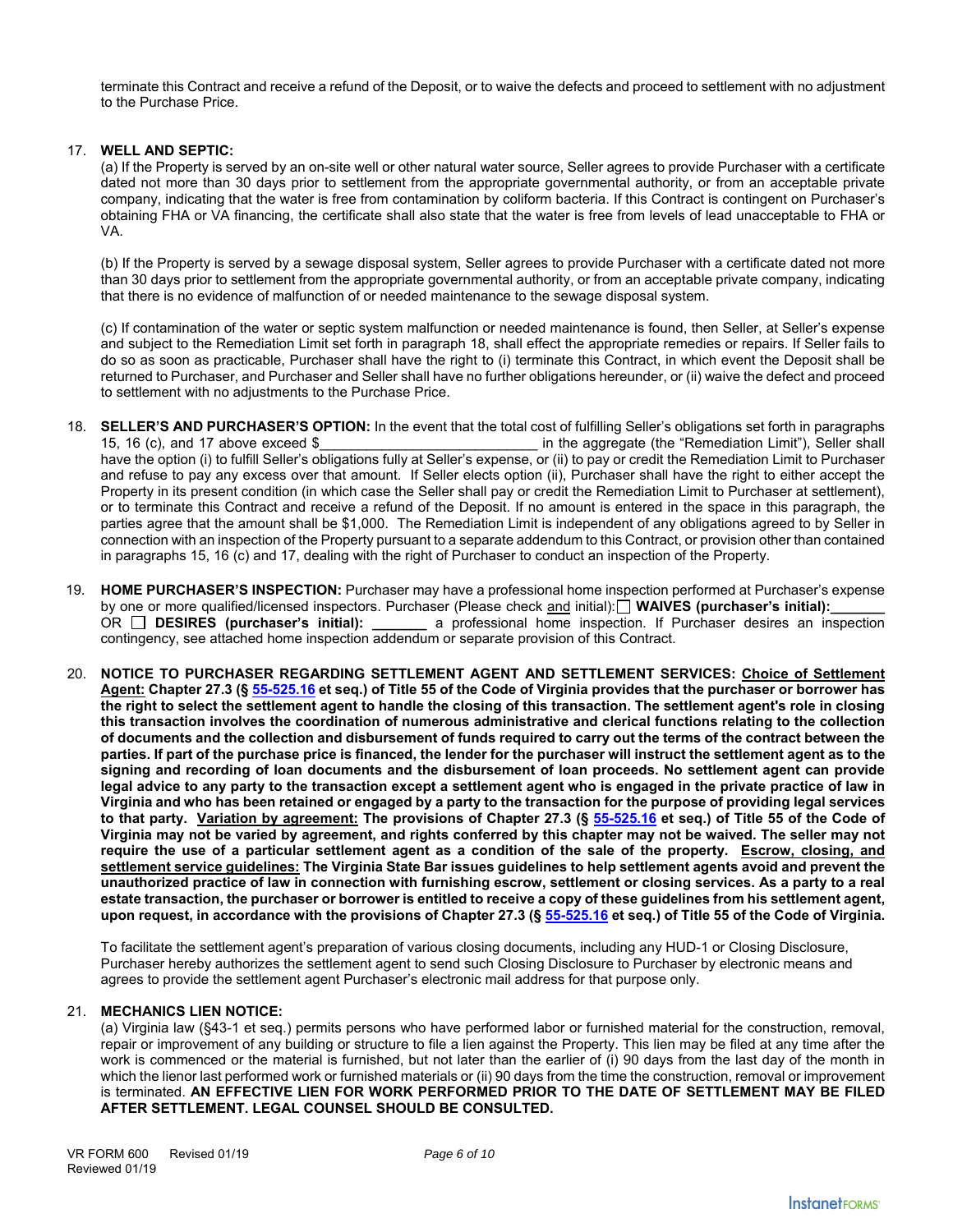(b) Seller shall deliver to Purchaser at settlement an affidavit, on a form acceptable to Purchaser's lender, if applicable, signed by Seller that no labor or materials have been furnished to the Property within the statutory period for the filing of mechanics' or materialmens' liens against the Property. If labor or materials have been furnished during the statutory period, Seller shall deliver to Purchaser an affidavit signed by Seller and the person(s) furnishing the labor or materials that the costs thereof have been paid.

- 22. **CONDOMINIUM DISCLOSURE:** The Seller represents that the Property **[select one]:**  $\Box$  is OR  $\Box$  is not a condominium resale, which is subject to the Virginia Condominium Act (§55-79.39 et seq. of the Code of Virginia) (the "Condominium Act"). If the Property is a condominium resale, the Condominium Act requires the Seller to obtain from the unit owners' association a resale certificate and provide it to the Purchaser or Purchaser's authorized agent. The information contained in the resale certificate shall be current as of the specified date on the resale certificate. The Purchaser may cancel this Contract (a) within three days after the date of this Contract, if on or before the date that the Purchaser signs this Contract, the Purchaser receives the resale certificate or is notified that the resale certificate will not be available; (b) within three days after receiving the resale certificate if the resale certificate or notice that the resale certificate will not be available is hand delivered, delivered by electronic means, or delivered by a commercial overnight delivery service or the United States Postal Service and a receipt obtained; or (c) within six days after the postmark date if the resale certificate or notice that the resale certificate will not be available is sent to the Purchaser by United States mail. The Purchaser may also cancel this Contract at any time prior to settlement if the Purchaser has not been notified that the resale certificate will not be available and the resale certificate is not delivered to the Purchaser. Notice of cancellation shall be provided to the Seller (owner) or his agent by one of the following methods: (i) hand delivery; (ii) United States mail, postage prepaid, provided the sender retains sufficient proof of mailing, which may be either a United States postal certificate of mailing or a certificate of service prepared by the sender confirming such mailing; (iii) electronic means provided the sender retains sufficient proof of the electronic delivery, which may be an electronic receipt of delivery, a confirmation that the notice was sent by facsimile, or a certificate of service prepared by the sender confirming the electronic delivery; or (iv) overnight delivery using a commercial service or the United States Postal Service. In the event of a dispute, the sender shall have the burden to demonstrate delivery of the notice of cancellation. Such cancellation shall be without penalty, and the Seller shall cause any deposit to be returned promptly to the Purchaser, but not later than thirty days from the date of cancellation. Seller shall provide written instructions to the Association for the delivery of the resale certificate to Purchaser or Purchaser's authorized agent who is for the purposes of this paragraph. The purposes of this paragraph. The right to receive the resale certificate and to cancel this Contract terminates at settlement. If the Purchaser has received the resale certificate, the Purchaser has a right, at Purchaser's sole expense, to request from the unit owners' association a resale certificate update or financial update. A request for an updated resale certificate does not extend the cancellation periods set
- 23. **PROPERTY OWNERS' ASSOCIATION DISCLOSURE**: The Seller represents that the Property **[select one]:** is OR  $\Box$  is not located within a development which is subject to the Virginia Property Owners' Association Act (§§ 55-508 et. seg. of the Code of Virginia) (the "Act"). If the Property is within such a development, the Act requires the Seller to obtain from the property owners' association an association disclosure packet and provide it to the Purchaser, or Purchaser's authorized agent. The information contained in the association disclosure packet shall be current as of the specified date on the disclosure packet. The Purchaser may cancel this Contract (a) within three days after the date of this Contract, if on or before the date that the Purchaser signs this Contract, the Purchaser receives the association disclosure packet or is notified that the association disclosure packet is not available; (b) within three days after receiving the association disclosure packet, if the association disclosure packet or notice that the association disclosure packet will not be available is hand delivered, delivered by electronic means, or delivered by a commercial overnight delivery service or the United States Postal Service and a receipt obtained; or (c) within six days after the postmark date if the association disclosure packet or notice that the association disclosure packet will not be available is sent to the Purchaser by United States mail. The Purchaser may also cancel this Contract at any time prior to settlement if the Purchaser has not been notified that the association disclosure packet will not be available and the association disclosure packet is not delivered to the Purchaser. Notice of cancellation shall be provided to the Seller (owner) or his agent by one of the following methods: (i) hand delivery; (ii) United States mail, postage prepaid, provided the sender retains sufficient proof of mailing, which may be either a United States postal certificate of mailing or a certificate of service prepared by the sender confirming such mailing; (iii) electronic means provided the sender retains sufficient proof of the electronic delivery, which may be an electronic receipt of delivery, a confirmation that the notice was sent by facsimile, or a certificate of service prepared by the sender confirming the electronic delivery; or (iv) overnight delivery using a commercial service or the United States Postal Service. In the event of a dispute, the sender shall have the burden to demonstrate delivery of the notice of cancellation. Such cancellation shall be without penalty, and the Seller shall cause any deposit to be returned promptly to the Purchaser, but not later than thirty days from the date of cancellation. Seller shall provide written instructions to the Association for delivery of the disclosure packet to Purchaser or Purchaser's authorized agent who is

 for the purposes of this paragraph. The right to receive the association disclosure packet and to cancel this Contract terminates at settlement. If the Purchaser has received the association disclosure packet, the Purchaser has a right, at Purchaser's sole expense, to request an update of such disclosure packet from the property owners' association. A request for an updated disclosure packet does not extend the cancellation periods set forth above.

24. **LEAD-BASED PAINT INSPECTION:** This paragraph applies only if the Property was built prior to 1978 and is not exempt from the provisions of the Residential Lead-Based Paint Hazard Reduction Act of 1992 (42 U.S.C. § 4852d) (the "Lead Paint Act") and regulations promulgated pursuant thereto. (Check as applicable):

forth above.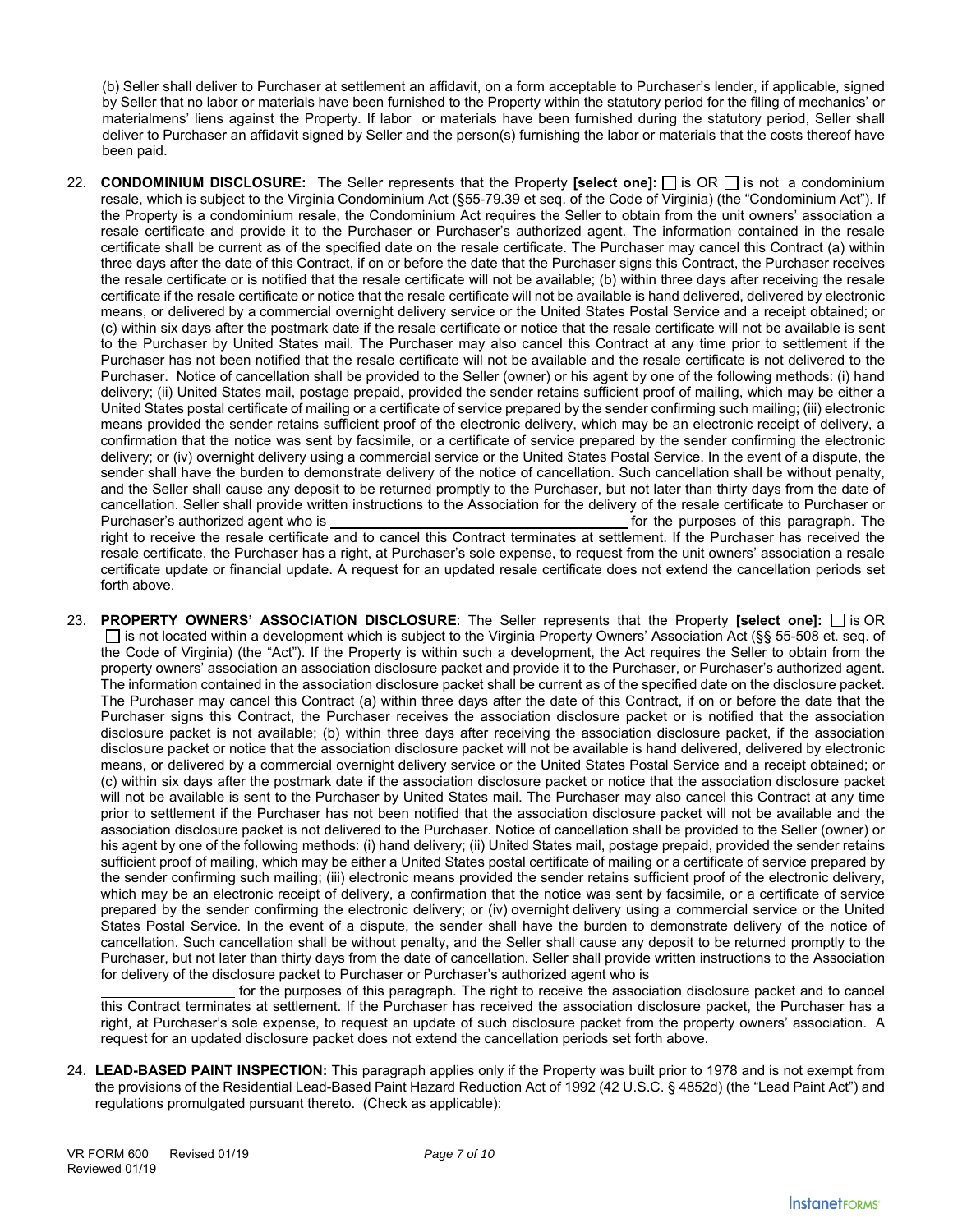(a) Attached to this Contract is a fully executed "Disclosure of Information and Acknowledgment Lead-Based Paint and/or Lead-Based Paint Hazards," which is made a part of this Contract by the provisions of the Lead Paint Act.

(b) The Lead Paint Act grants Purchaser the right, for a period of ten (10) days after the date this Contract is fully ratified, to conduct a risk assessment or inspection for the presence of lead-based paint and/or lead based paint hazards. Unless Purchaser and Seller have otherwise agreed, Purchaser's obligations under this Contract are not contingent on the results of such assessment or inspection. **(Check as applicable):**

 $\Box$  (i) Purchaser reserves the right to conduct a risk assessment or inspection for lead-based paint and/or lead-based paint hazards; **OR**

 $\Box$  (ii) Purchaser waives the right to conduct a risk assessment or inspection for lead-based paint and/or lead-based paint hazards.

- 25. **NOTICE TO PURCHASER(S):** Purchaser should exercise whatever due diligence Purchaser deems necessary with respect to information on sexual offenders registered under Chapter 23 (§19.2-387 et seq.) of Title 19.2 of the Virginia Code. Such information may be obtained by contacting your local police department or the Department of State Police, Central Records Exchange at (804) 674-2000 or www.vsp.state.va.us/.
- 26. **NOTICE OF DISCLOSURE PURSUANT TO VIRGINIA RESIDENTIAL PROPERTY DISCLOSURE ACT:**  Disclosure  $\Box$  is **OR**  $\Box$  is not attached. (Attachment does not become part of this Contract.)
- 27. **DEFAULT:** If Seller or Purchaser defaults under this Contract, the defaulting party, in addition to all other remedies available at law or in equity, shall be liable for the brokerage fee referenced in paragraph 11 hereof as if this Contract had been performed and for any damages and all expenses incurred by non-defaulting party, Listing Company, and Selling Company in connection with this transaction and the enforcement of this Contract, including, without limitation attorneys' fees and costs, if any. Payment of a real estate broker's fee as the result of a transaction relating to the property which occurs subsequent to a default under this Contract shall not relieve the defaulting party of liability for the fee of Listing Company in this transaction and for any damages and expenses incurred by the non-defaulting party, Listing Company, and Selling Company in connection with this transaction. In any action brought by Seller, Purchaser, Listing Company, or Selling Company under this Contract or growing out of the transactions contemplated herein, including, without limitation, a suit to secure the release of any earnest money deposit that the other principal to the transaction has refused to authorize, the prevailing party in such action shall be entitled to receive from the non-prevailing party or parties, jointly and severally, in addition to any other damages or awards, reasonable attorneys' fees and costs expended or incurred in prosecuting or defending such action. Seller and Purchaser acknowledge and agree that Listing Company and Selling Company are intended third-party beneficiaries of this Contract as to any commissions due them as a result of the transactions contemplated by this Contract.
- 28. **MISCELLANEOUS:** This Contract may be signed in one or more counterparts, each of which shall be deemed to be an original and all of which together shall constitute one and the same document. Documents delivered by facsimile machine shall be considered as originals. Unless otherwise specified herein, "days" mean calendar days. For the purpose of computing time periods, the first day shall be the day following the Date of Ratification or delivery of the notice that triggers the time period. Deadlines run until 11:59 p.m. on the date of the deadline. This Contract represents the entire agreement between Seller and Purchaser and may not be modified or changed except by written instrument executed by the parties. This Contract shall be construed, interpreted and applied according to the laws of the state in which the Property is located and shall be binding upon and shall inure to the benefit of the heirs, personal representatives, successors, and assigns of the parties. To the extent any handwritten or typewritten terms herein conflict with or are inconsistent with the printed term hereof, the handwritten and typewritten terms shall control. Whenever the context shall so require, the masculine shall include the feminine and singular shall include the plural. Unless otherwise provided herein, the provisions of this Contract affecting title shall be deemed merged into the deed delivered at settlement and shall not survive settlement.
- 29. **NON-BINDING MEDIATION:** In an effort to avoid the expense and delay of litigation, the parties agree to submit any disputes or claims arising out of this Contract, including those involving the Listing Company or the Selling Company, to mediation prior to instituting litigation. Such mediation will be *non-binding,* that is, no party will be obligated to enter into any settlement arising out of mediation unless that settlement is satisfactory to that party. Any settlement the parties enter into will be binding, but if the parties are not able to reach agreement on a settlement, they may resort to arbitration or litigation as if the mediation had never taken place. The mediation will be performed by a mutually agreeable mediator or mediation service in the area. This agreement to mediate does not apply to foreclosure, unlawful detainer (eviction), mechanics lien, probate, or license law actions. Judicial actions to provide provisional remedies (such as injunctions and filings to enable public notice of pending disputes) are not violations of the obligation to mediate and do not waive the right to mediate.

### 30. **BROKERS: LICENSEE STATUS:**

(a) Listing Company and Selling Company may from time to time engage in general insurance, title insurance, mortgage loan, real estate settlement, home warranty, and other real estate-related businesses and services, from which they may receive compensation during the course of this transaction, in addition to real estate brokerage fees. The parties acknowledge that Listing Company and Selling Company are retained for their real estate brokerage expertise, and neither has been retained as an attorney, tax advisor, appraiser, title advisor, home inspector, engineer, surveyor, or other professional service provider.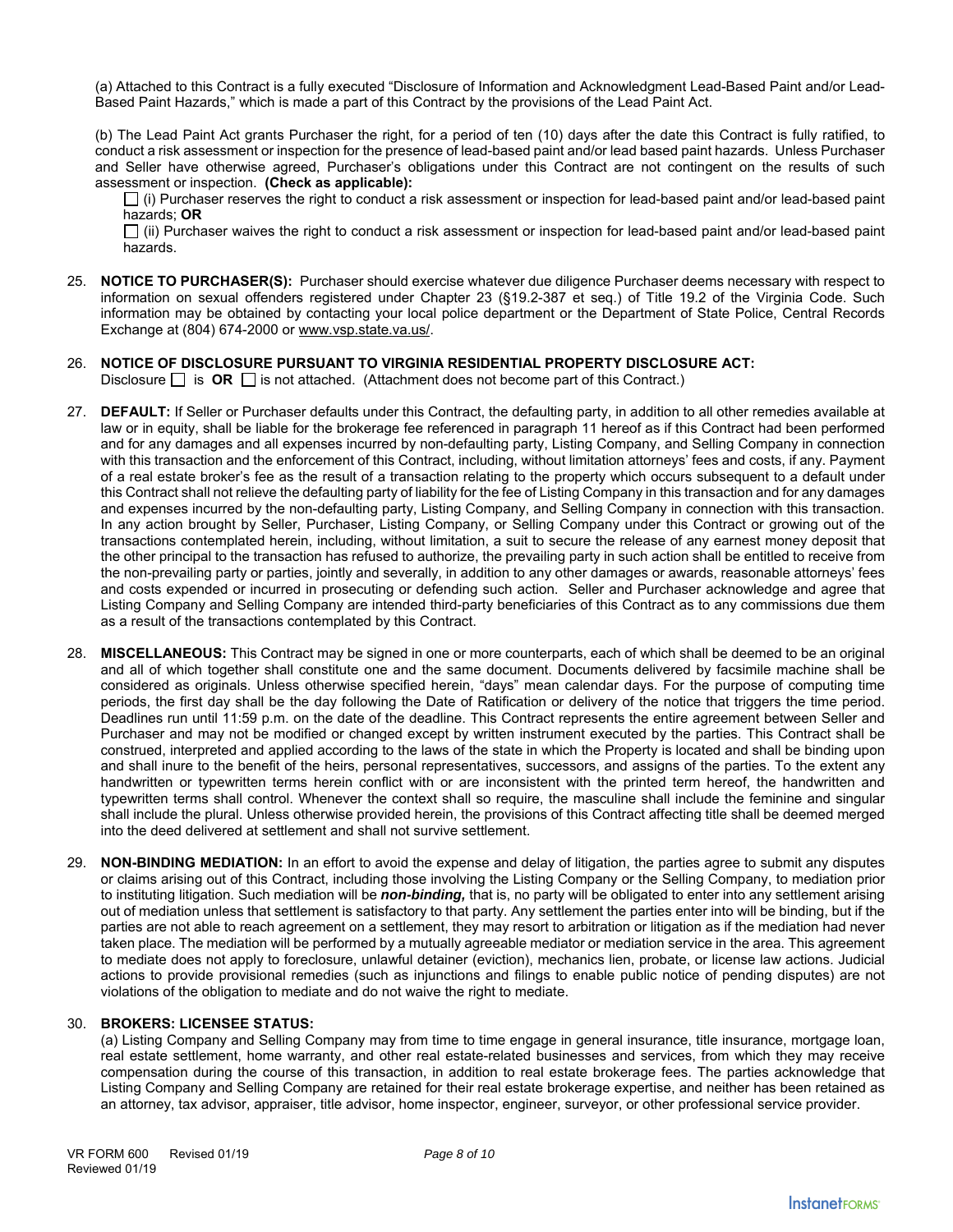31. **OTHER TERMS:** (Use this space for additional terms not covered elsewhere in this Contract.)

- 32. **ACCEPTANCE:** This Contract, when signed by Purchaser, shall constitute an offer to enter into a bilateral contract, and the offer shall remain in effect unless earlier withdrawn, until example the state of the control (local time in Virginia), on  $\frac{1}{2}$ , 20  $\frac{1}{2}$  (date). If not accepted by such time, this offer shall be null and void.
- 33. **ELECTRONIC SIGNATURES. \_\_\_\_\_\_ /\_\_\_\_\_\_ If this paragraph is initialed by both parties, then in accordance with the Uniform Electronic Transactions Act (UETA) and the Electronic Signatures in Global and National Commerce Act, or E-Sign, regarding electronic signatures and transactions, the parties do hereby expressly authorize and agree to the use of electronic signatures as an additional method of signing and/or initialing this Agreement and any addenda or amendments. The parties hereby agree that either party may sign electronically by utilizing an electronic signature service.**

| <b>PURCHASER:</b> |                  | <b>SELLER:</b>                                                   |  |
|-------------------|------------------|------------------------------------------------------------------|--|
| <b>DATE</b>       | <b>PURCHASER</b> | <b>DATE</b><br><b>SELLER</b>                                     |  |
| <b>DATE</b>       | <b>PURCHASER</b> | <b>DATE</b><br><b>SELLER</b>                                     |  |
| <b>DATE</b>       | <b>PURCHASER</b> | <b>DATE</b><br><b>SELLER</b>                                     |  |
| <b>DATE</b>       | <b>PURCHASER</b> | <b>DATE</b><br><b>SELLER</b>                                     |  |
|                   |                  | Receipt of deposit per paragraph 4 above is hereby acknowledged. |  |

.